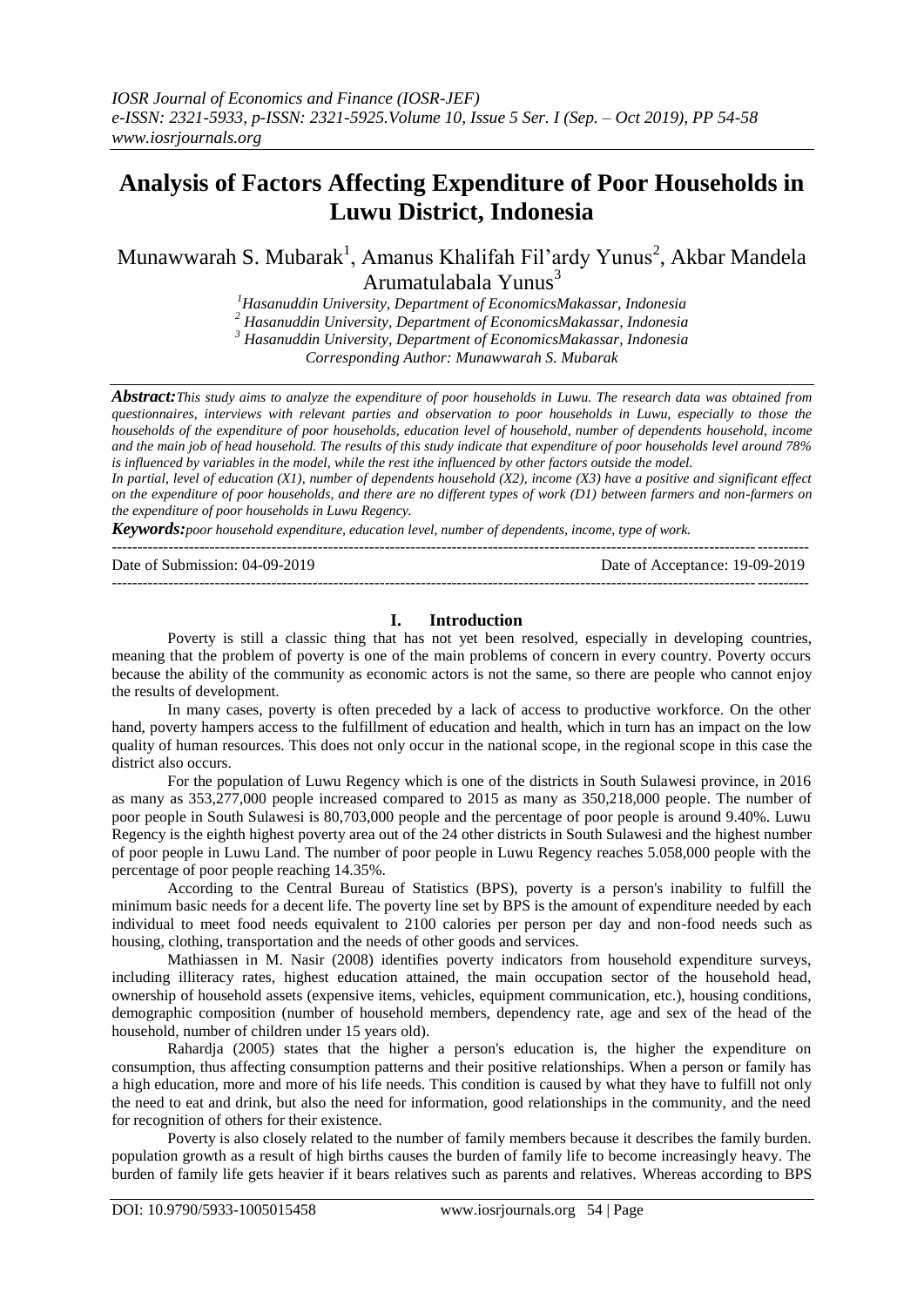data, poor households have an average family member greater than non-poor households. In addition to the large number of household members, there are more members in poor households who are less productive when compared to non-poor families. the fewer family members in the household means the fewer needs that must be fulfilled by the family, and vice versa. So that in one house with a large number of family members, it will be followed by many needs that must be met.

In addition, poverty is also related to limited employment and usually those who are categorized as poor do not have jobs, and their education and health levels are generally inadequate.

# **II. Literature Review**

Consumption is spending carried out by households and services in order to meet the needs of those who make these purchases. Poverty is a condition of economic inability to meet the average standard of living of a community in an area. The condition of the inability of households is characterized by the low ability of income to fulfill basic needs in the form of food, clothing and shelter.

Poor households are characterized by families living in rural areas, low total income, low total consumption, low education and illiteracy, high infant mortality rates, unhealthy living conditions, large numbers of family members and little income, ownership and control of assets narrow agricultural land, and main livelihood as farmers.

The poverty level is based on the amount of consumption rupiah in the form of those consumed to consume food which is 2100 calories per person per day (from 52 types of commodities considered to represent the consumption pattern of the population below), and non-food consumption (from 45 types of food commodities national agreement and not differentiated between rural and urban areas). Poverty is associated with many individual, or pathological causes that see poverty as a result of behavior, choices, or abilities from the side of the poor themselves.

According to BPS (2008), the factors that influence poverty are internal factors. Internal factors are ownership of residential assets that are the building area, type of wall, defecation facility, source of drinking water, source of lighting, type of fuel for cooking, frequency of buying meat, chicken and milk a week, frequency of eating a day, a number of new clothing sets purchased a year, access to the health center / polyclinic, employment, highest education. External factors are the presence of toddlers, school-age children, family planning participation, and business credit recipients (MSMEs).

Relationship between Education Levels and Expenditures for Poor Households. In households, the highest level of education achieved by the head of the household is very vital. This is because education is one of the factors that influence income (Simanjuntak, 1985) and the head of the household is the main source of income in the household. So that the education taken by the head of the household is an important factor in determining household welfare.

Relationship between the number of family dependents and expenditure on poor households

According to Mok T.Y (2010) the number of dependents in the household (both children, productive age members who do not work and the elderly) is likely to reduce welfare in the household and eventually occur in household poverty. Income Relationship with Poor Household Expenditures, the consumption theory proposed by JM Keynes says that the size of household consumption expenditure is only based on the size of the income level of the community

Relationship between Types of Employment and Expenditures of Poor Households

According to Butar (2008) the main work of the head of the household is very influential on the poverty level of a household, this is because each type of work has different wage levels

Formulation of the hypothesis

As a temporary answer from this study which refers to the formulation of the problem and the theory, the hypothesis in this study can be explained as follows:

2. 1. It is suspected that education, the number of dependents, income has a positive effect on the expenditure of poor households in Luwu Regency.

2.2. Allegedly there are differences in the types of work of farmers and non-farmers towards household expenditure in Luwu Regency.

# **III. Research Methods**

In determining a research location, a location is needed in accordance with the needs of the researcher. In this case the research was conducted in Luwu District. The population in this study was 353,277,000 people in Luwu Regency.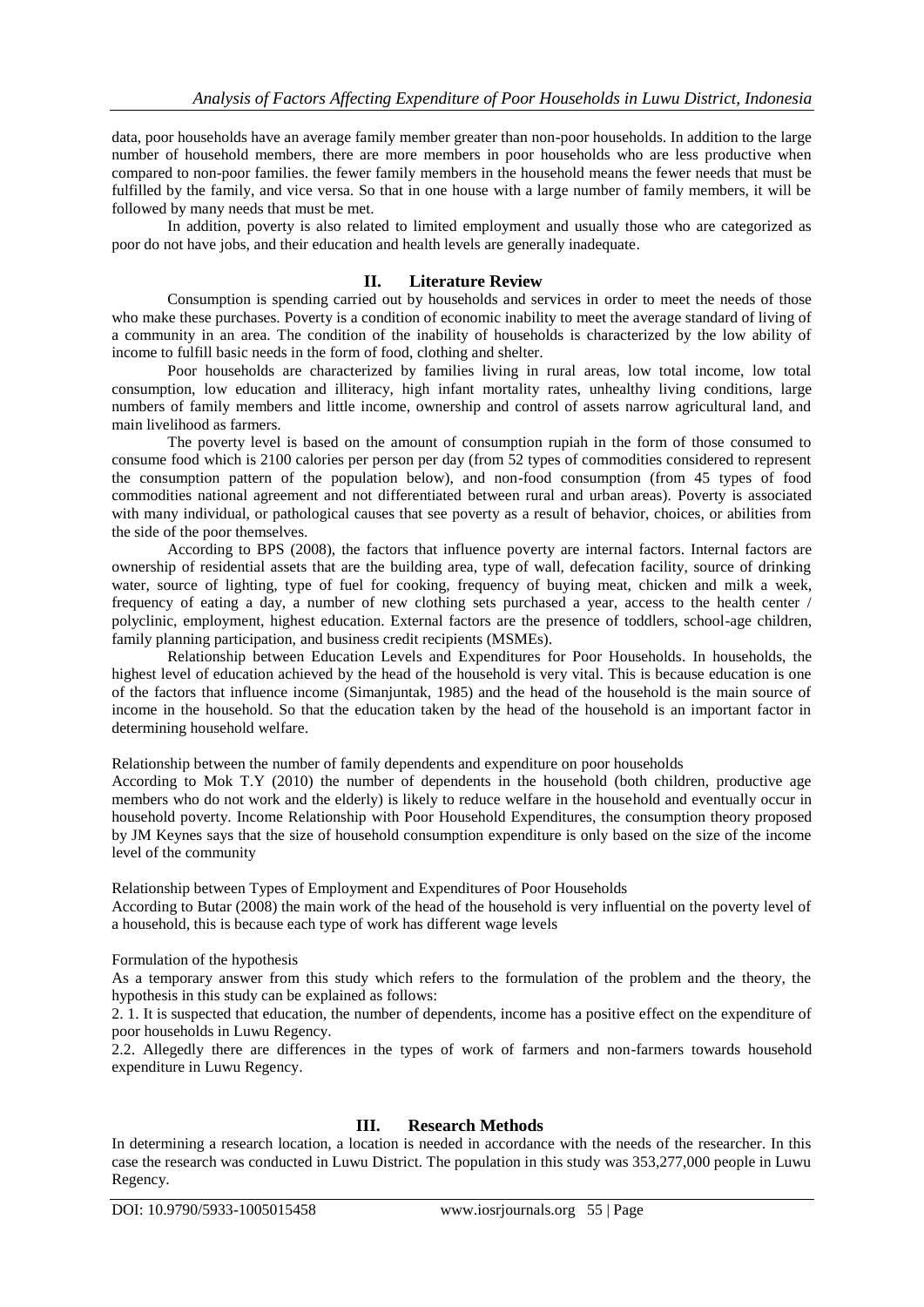Sampling technique

The population in this study were poor people in Luwu Regency based on BPS data in Luwu Regency as many as 5,085,000 inhabitants of the poor population spread across 22 sub-districts. The sampling technique uses simple random sampling, which is a random sampling method regardless of the strata in the population. The research uses Slovin formula as follows:

 $n = N / (1 + Ne / 2)$  $n = 5.058,000 / (1 + 5,058,000 \times 10.1) / 2$  $n = 5.058.00 / (1 + 5.1)$  $n = 100$ 

so the sample used was 100 respondents.

Operational definitions of variables are:

The expenditure of poor households is the total expenditure made by poor households to consume both food and non-food items such as education, health, electricity, etc., which are measured in rupiah units per month.

The level of education is the length of the last formal education taken by the head of the family (active year unit).

The number of family dependents is the amount of dependents that must be fulfilled in one family or the responsibility of the family head (mental unit).

income in this study is the total revenue in the form of money received per month expressed in rupiah by the head of the household in Luwu Regency (unit rupiah).

The main types of work of the head of the family are a source of income  $(0 = non-farmers, 1 = farmer)$ .

### **IV. Results And Discussion**

Luwu Regency is one of the densely populated districts. Thepoor population in Luwu Regency in 2016 was recorded as 5,058,000 people spread across 22 sub-districts. While the smallest 4,850,000 in 2014. The following are tables, Amounts and percentages of poor people in Luwu Regency.

| <b>Table 1</b> Luwu District Poverty Rate, 2014-2010 |                                    |              |                   |  |  |
|------------------------------------------------------|------------------------------------|--------------|-------------------|--|--|
|                                                      |                                    | Poor people  |                   |  |  |
| Year                                                 | <b>Proverty Rate(rp/kap/month)</b> | <b>Total</b> | <b>Persentase</b> |  |  |
| 2014                                                 | 239.157                            | 4.850.000    | 13.95             |  |  |
| 2015                                                 | 252.549                            | 4.864.000    | 13.89             |  |  |
| 2016                                                 | 271.804                            | 5,058.000    | 14.35             |  |  |
|                                                      |                                    |              |                   |  |  |

**Table 1** Luwu District Poverty Rate**, 2014-2016**

Source: BPS LuwuDistrict

**Tabel 2** Results of Regression Estimation of Poor Household Expenditures atLuwu Regency

| Variable       | Coefficient | Std. Error                | t. Statistic | Prob.  |
|----------------|-------------|---------------------------|--------------|--------|
| C              | 3.256658    | 0.344609                  | 9.450311     | 0.0000 |
| x1             | 0.135273    | 0.037311                  | 3.62557      | 0.0005 |
| x2             | 0.398041    | 0.038152                  | 10.43313     | 0.0000 |
| x3             | 0.308194    | 0.058788                  | 5.242498     | 0.0000 |
| D <sub>1</sub> | $-0.075054$ | 0.055964                  | $-1.341127$  | 0.1831 |
|                | F-statistic | Pro (F-statistic)0.000000 |              |        |
|                | 0.783009    | $N = 100$                 |              |        |
|                |             |                           |              |        |

Source : Data ResultsEviews 9.0

 $Y = 3.256658 + 0.135273 X_1 + 0.398041 X_2 + 0.308194 X_3 - 0.075054 D1 + e$ 

The relationship between the dependent variable (Poor Household Expenditures) and the independent (education level, number of family dependents, income and type of work) has an R of 0.78 or 78% which indicates a positive and sufficiently strong correlation between the dependent and independent variables and The remaining 22 percent is influenced by other variables.Determination Coefficient Analysis (R2)

From the regression results in table 2 regarding the effect of education  $(X1)$ , family dependence  $(X2)$ , income (X3) and type of work (D1) on expenditure of poor households in Luwu Regency, the coefficient of determination (R2) was obtained with a value of 0.783009 , which means that 78.3% of the poverty level is influenced jointly by the level of education, number of family dependents, income and type of work. While the remaining 21.7% is the influence of other variables not included in the model. Simultaneous Significance Test (F Test)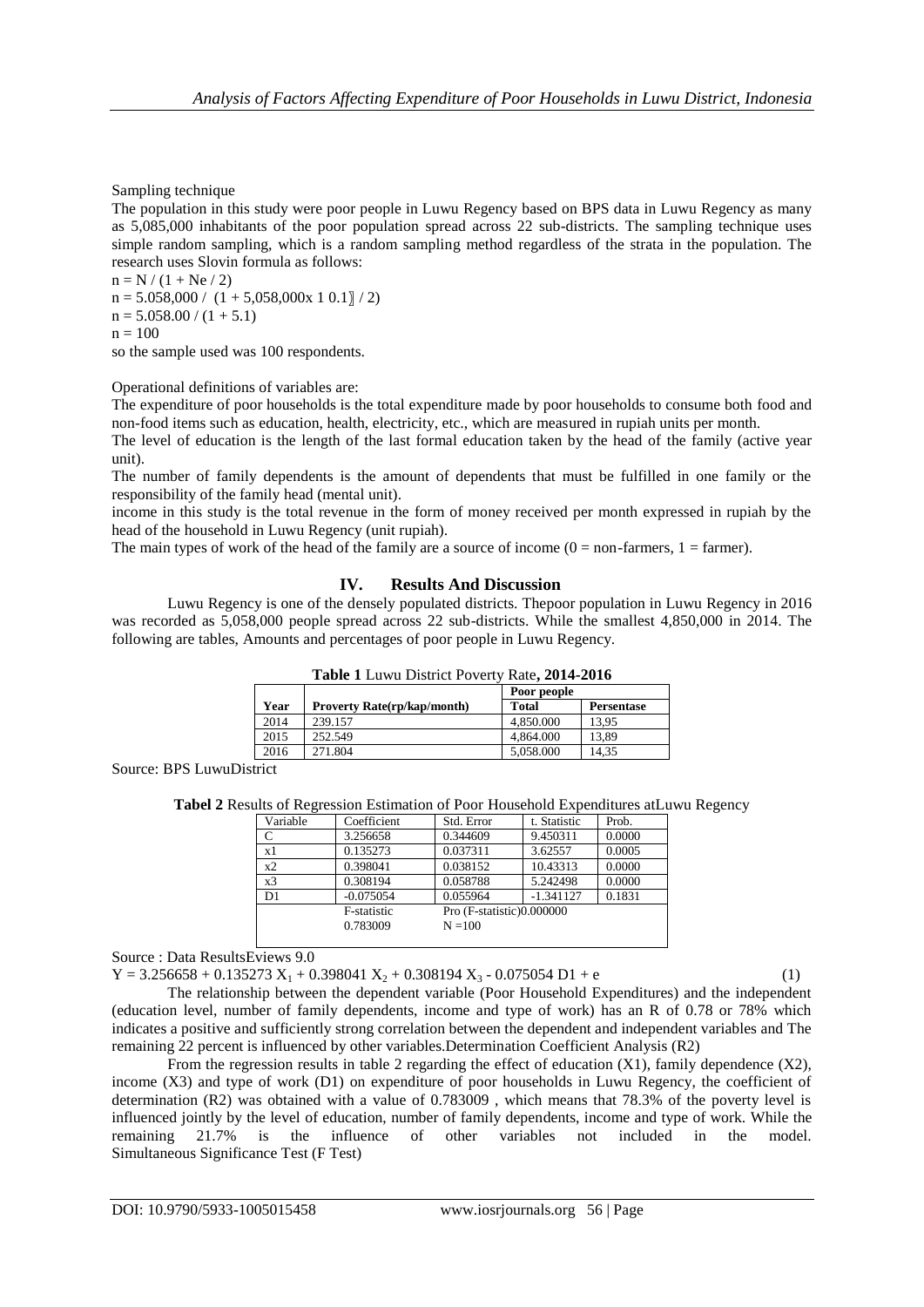From the regression results shown in Table 2 where the value of Fcount = 85.70158 with F-table of 0.000000 which is smaller than the significant level used which is 0.05, this indicates that the regression model that is estimated to be appropriate is used to explain the influence of education level (X1), number of family dependents  $(X2)$ , income  $(X3)$  and type of work  $(D1)$  on expenditure of poor households  $(Y)$ . Partial Significance Test (T Test)

Based on Table 2 the partial effect of the variable total value of education level (X1), the number of family dependents  $(X2)$ , income  $(X3)$  and type of work  $(D1)$  on the expenditure of poor households  $(Y)$  can be seen from the direction of signs and levels of significance. The results of partial hypothesis testing between independent variables and dependent variables can be analyzed as follows: 1. Effect of the level of education on the expenditure of poor households. The education level variable (X1) shows that the Prob  $\leq \alpha$  (0,0005  $\leq$ 0,05) value, means that the education variable has a positive and significant effect on the expenditure of poor households.

2. Effect of the number of family dependents on the expenditure of poor households. The variable number of family dependents (X2) shows that the value of Prob  $\leq \alpha$  (0.0000  $\leq$ 0.05), means that the variable number of family dependents has a positive and significant effect on the expenditure of poor households.

3. Effect of income on the expenditure of poor households. The income variable (X3) shows that the value of Prob  $\leq \alpha$  (0.0000  $\leq$ 0.05), means that the income variable has a positive and significant effect on the expenditure of poor households.

4. Effect of type of work on the expenditure of poor households. Job type variable (D1) shows that the Prob $\alpha$ value (0.1831> 0.05) means that there is a negative and not significant effect, meaning that there is no large difference between occupational type variables and the expenditure of poor households.

# **V. Conclusion**

6. 1. Based on the results of the research and discussion described earlier, conclusions can be drawn as follows:

6.1.1. The level of education has a positive effect on the expenditure of poor households in Luwu District. Education is an importantinvestment. By getting a good education, then someone has the opportunity to get a good job too. Therefore, with someone's education or household can improve their welfare.

6. 1. 2. The number of family dependents has a positive effect on the expenditure of poor households in Luwu Regency. The amount of family expenditure is also quite influencing household poverty where the more the number of house members is borne in one household, then the burden of poor households will be heavier because there are more and less productive members.

6. 1. 3. Income has a positive effect on the expenditure of poor households in Luwu District. This shows greater income for households, so the ability to consume is greater so that the opportunity to prosper the household is also greater.

6. 1. 4. There is no difference in expenditure on poor households between farmers and non-farmers. This happens because most of the household jobs that are not farmers have low income and are not much different from farmers, for example as temporary employees, or construction workers whose income is of course no more and not seasonal so that their household expenditure is not much different.

# **6. 2. Suggestion**

The suggestions that can be conveyed in connection with the results of this study are:

6. 2. 1. The government is expected to reduce the cost of education, one step that can be taken to deal with this problem can be done by designing a training package that emphasizes improving skills and practices to be able to work and try to be more productive. The target target of this program is the heads of poor households who have lower secondary education levels.

6. 2. 2. The burden of poor households is more severe because there are many and less productive members. Given this fact it seems necessary to suggest birth control, especially in poor households that have many children. By increasing the human resources of poor family members it is a process that in a relatively long time is believed to alleviate poverty.

6. 2. 3. To increase the income of poor households, the government can increase entrepreneurial interest through the provision of working capital and guidance for poor households who are trying in the informal sector. With this assistance, businesses carried out by poor households can be economically developed and profitable. While the guidance provided can be in the form of increasing entrepreneurial attitudes / mentality, quality of business management, finance and marketing.

6. 2. 4. The government is expected to increase formal employment fields and labor intensive non-agricultural sectors. Providing assistance for educational facilities, both formal and informal. Particularly in the informal sector such as agriculture, it is necessary to increase the skills and expertise of the workforce to increase agricultural output.